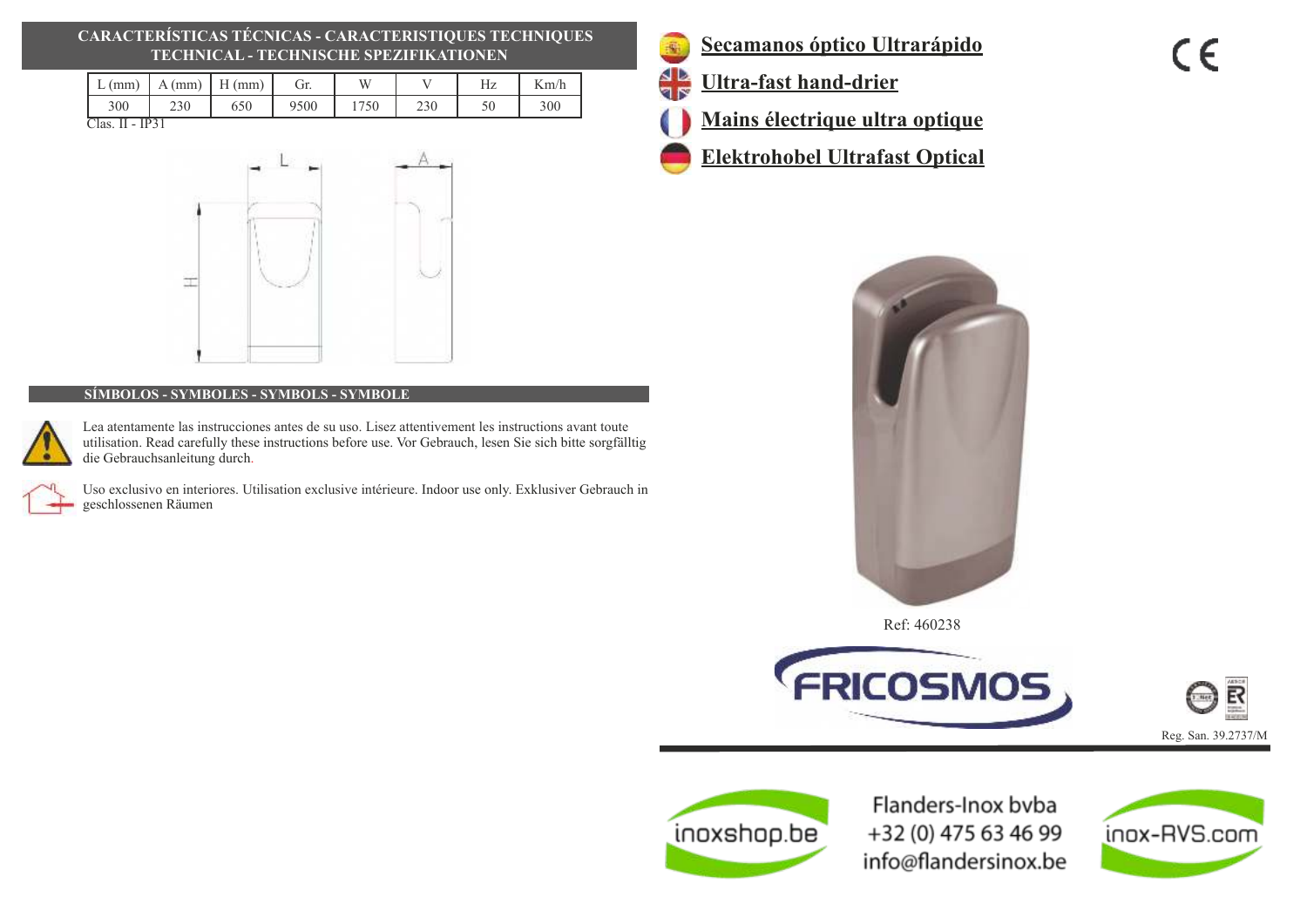

Lea las instrucciones antes de conectar el equipo y consérvelas en un lugar seguro para su consulta.



**SEGURIDAD**

Este equipo es de uso exclusivo para interiores.

Este equipo no está destinado para ser usado por personas (incluido niños) cuyas capacidades físicas, sensoriales o mentales estén reducidas, o carezcan de experiencia o conocimiento, salvo si han tenido supervisión o instrucciones relativas al uso del aparato por una persona responsable de su seguridad.

Los niños deberían ser supervisados para asegurar que no juegan con el aparato.

El equipo no debe ser mojado mientras esté en funcionamiento enchufado a la corriente.

Fricosmos no se hace responsable de las manipulaciones no autorizadas realizadas en el equipo. No instale el secamanos cerca de baños, duchas, piscinas, etc donde pueda ser mojado.

No tape las salidas de aire.

Si el cable se daña debe ser sustituido por el fabricante o por un electricista homologado.

## **MONTAJE**

Este secamanos debe instalarse a una distancia mínima de 800mm de baños, duchas o lavabos.

Verifique que la capacidad de la instalación y la toma de corriente es adecuada a la potencia del aparato.

Fije el secamanos en la pared usando el kit de fijación incluido en el embalaje.

Enchufe el aparato a una toma de corriente adecuada.

- Se recomienda la instalación a 1000mm de altura a la salida del aire.
- 1. Use la plantilla de montaje para asegurar los soportes a 900mm de altura.
- 2. Fije los soportes a la pared empleando los tornillos incluidos en la bolsa de componentes.
- 3. Coloque el cable en la trasera hasta su salida por la parte inferior.
- 4. Cuelgue la unidad en el soporte.
- 5. Conecte el equipo a la corriente.
- 6. Ya puede encender el equipo.

### **MANEJO**

Para su funcionamiento coloque las manos dentro del aparato.

Mueva las manos arriba y abajo hasta el total secado de las manos.

No tape las salidas y entradas de aire.

El equipo posee un sistema antivandalismo consistente en el apagado automático si el sensor se bloquea durante un tiempo aproximado superior a 30sg.

# **MANTENIMIENTO**

El mantenimiento debe ser realizado por un electricista homologado con el equipo desconectado. Limpie el equipo con un paño suave humedecido con agua y jabón neutro. Después seque el equipo con un paño suave. No vuelva a conectar el equipo a la corriente mientras permanezca húmedo.

No use estropajos ni objetos punzantes.

**GARANTÍA**

Se requiere vaciar el depósito de agua de la base semanalmente, según uso. El depósito se desliza tras la presión de la parte de detrás por un botón en la parte posterior (fig 1)



Fig. 1



Read the instructions before connecting the device and store them in a safe place for reference.

# **SAFETY**

This equipment is for indoor use only.

This equipment is not intended for use by persons (including children) with reduced physical, sensory or mental capacities, or lack of experience or knowledge, unless they have had supervision or instruction concerning use of the appliance by a person responsible for their safety .

Children should be supervised to ensure they do not play with the appliance.

The equipment should not be wet while running on AC power.

Fricosmos not responsible for unauthorized manipulations to the equipment.

Do not install the hand dryer near bathrooms, showers, swimming pools where it can be wet. Do not block air vents.

If the cord is damaged it must be replaced by the manufacturer or by a licensed electrician.

# **INSTALATION**

This hand dryer must be installed at a minimum distance of 800mm from baths, showers or toilets.

Verify that the capacity of the facility and the outlet is adequate to power the apparatus.

Attach the hand dryer on the wall using the mounting kit included in the packaging.

Plug the unit into an appropriate outlet.

We recommend installing to 1000mm in height to the air outlet.

1. Use template mounting brackets to ensure height 900mm.

- 2. Attach the brackets to the wall using the screws included in the sack parts.
- 3. Place the cable in the back until they leave at the bottom.
- 4. Hang the unit on the bracket.
- 5. Connect the unit to the mains.
- 6. You can power on.

# **USO**

To operate place hands inside the unit.

Move your hands up and down until the total drying hands.

Do not block air inlets and outlets.

The team has a system anti-vandalism consisting of the automatic cut-off of supplies if it blocked the sensing photo cell or the process lasts approximately 30 sg.

# **MAINTENANCE**

Maintenance must be performed by a qualified electrician, with the unit unplugged.

Clean only with a soft cloth dampened with water and mild soap. Then wipe the product with a soft cloth. Do not reconnect the unit to the mains while it remains moist.

Do not use scouring pads or sharp objects.

It requires emptying the water at least once a week depending on use.

The slides reservoir pressure after the back part by a button on the back. (fig  $1$ )



# **WARRANTY**

This device has two years of warranty. An improper use void the warranty of the unit.

Fig. 1

El equipo tiene garantía de dos años. El mal uso del equipo elimina la garantía del mismo.